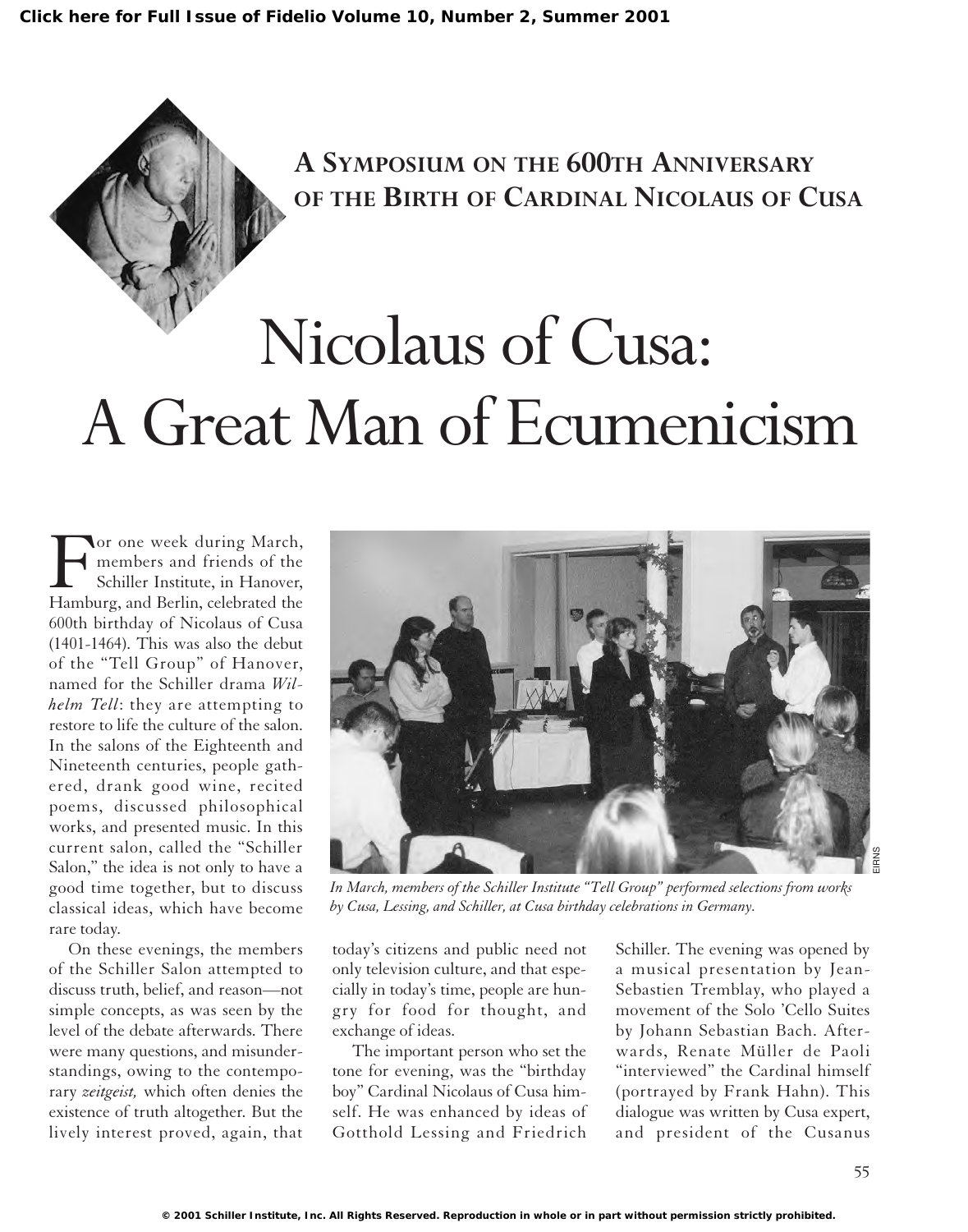Gesellschaft (Cusa Society), Helmut Gestrich, of Bernkastel-Kues (the birthplace of Cusa, his name being Kues in German). Through this, the period of Cusa's life came alive, and important developments of his life were mentioned. For example, the fact that Cusa went from being a bishop, to a cardinal, was remarkable, because Cusa himself was not an aristocrat, and at that time these Church positions were usually reserved only for aristocrats.

### Developments In His Life

In the interview, the following aspects of Cusa's life were touched upon.

Nicolaus of Cusa was the son of a well-off fisherman, in the town of Kues, on the Mosel River. At the age of twelve, he attended the school of the Brothers of the Common Life, in the Dutch town of Deventer. His family had friendly connections with this school. In the year 1416, he matriculated at the University of Heidelberg, as a clergyman of the Diocese of Trier, but he left the city after one year, because he felt he could learn nothing more in this town. Instead, he went to the Faculty of Law at Padua, where, in the fall of 1423, he received a degree. He then swore an oath of faith to this university, and the Bishop gave him the power of authority, to teach the subject of canon law.

Starting in 1425, he studied in Cologne, and devoted himself to the study of the history of the sources of law and the Church. He developed a mastery of a critical study of sources of law, which brought him scientific fame, and increasing influ-



*View of Padua, where Cusa received his law degree in 1423.*

ence in the Church.

He became truly famous, though, in the years 1433-34, at which time he presented his first great work, *De concordantia catholica* (*On Catholic Concordance*), to the Council of Basel. At this time, there was a fight within the Church, as to whether the highest authority lay with the Pope, or with the Council; Cusa answered this question, by stating that the Pope *and* the Council are the Church. Cusa first supported the "Reform Movement" of the Council, against the Pope, and later the Pope, against the divided Council. But his actions were guided always by an attempt to maintain the unity of the Church and Christendom, on all levels.

On the Dec. 20, 1448, Nicolaus of Cusa was appointed Cardinal. In 1451-52, he went on a great diplomatic tour throughout Germany. Already, in 1450, Pope Nicholas V had appointed him Bishop of Brixen, in Tyrol.

## *The Peace of Faith*

Nicolaus of Cusa made prophetic warnings, and was an influence on his time, as shown in his remarkable writing *De pace fidei* (*On the Peace of Faith*). The main focus of the entire salon was recitation from this dialogue, performed by eight members of the Tell Group.

In this piece, Cusa outlines, for the future, a path for reconciliation of the faiths of the world. Cusa was part of a three-person papal delegation which travelled to Constantinople, to negotiate the union of the Greek Orthodox Eastern Church with the Western Church of

Rome. These negotiations were the basis for convening the Council of Unity, in Ferrara, and later Florence, which ended in the unity of the Greek and Roman Churches. But, in 1453, Constantinople was conquered and destroyed by the Turks. The horrors that resulted were the reason that Cusa wrote *De pace fidei,* as he describes in his introduction to this work.

He describes there, his idea to bring together the different faiths into a "single and happy unity," and to form an eternal peace. Surely, many in the audience were reminded of current events, in which different religions are used to pit various groups against each other, and cause wars.

The scenes performed take place in the presence of God, when "a man, who once saw that region [the conquered Constantinople], with zeal for God, amongst many sighs, asks the Creator of all things, if, in His kindness, He might moderate the persecution, which raged, more than usual, on account of diverse religious rites." Following this, one leader of those persecuted, and the Word-Become-Flesh of God, invite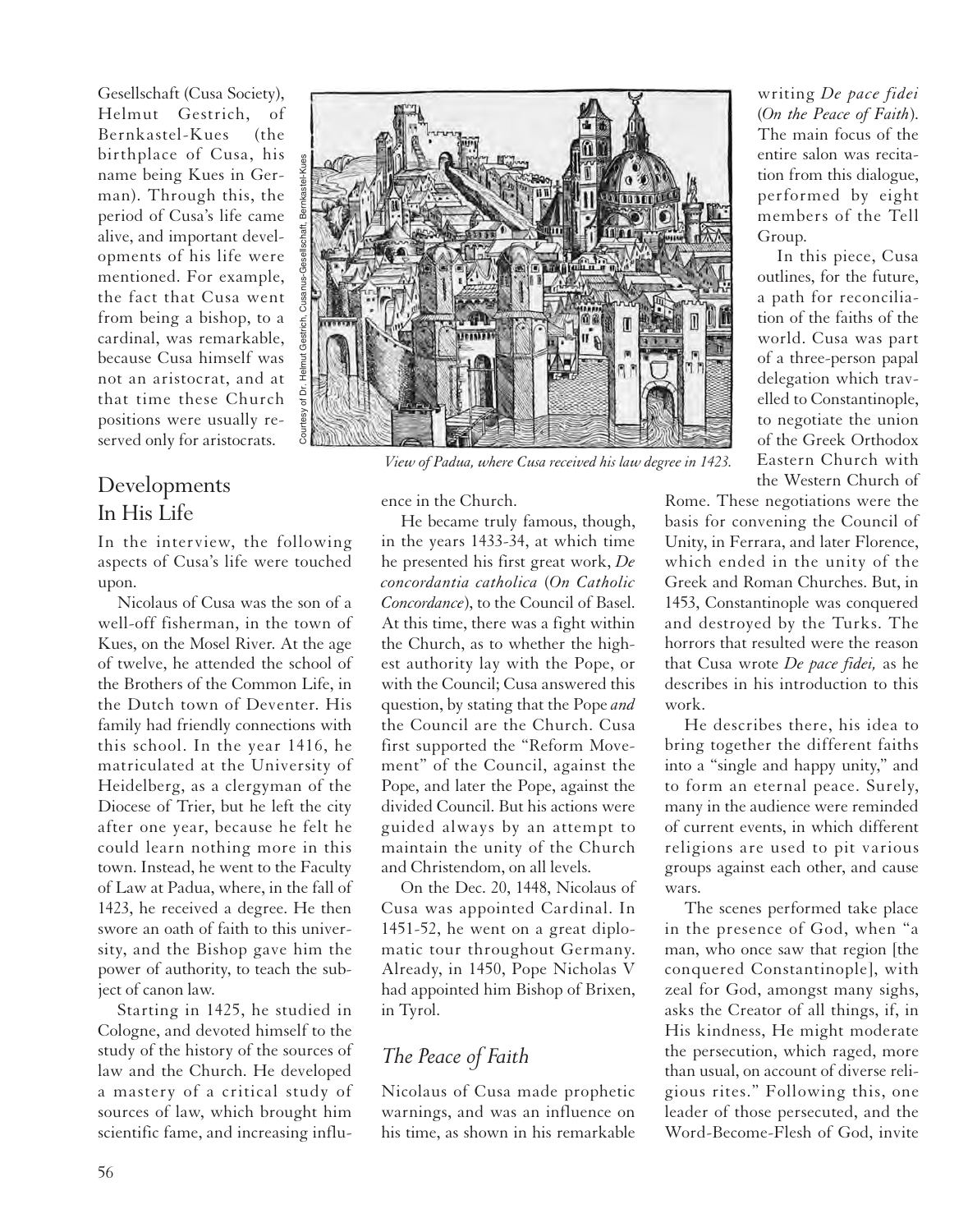the representatives of the different religions—including a Greek, an Italian, a Persian, a Tatar, and the Apostle Paul—to a gathering in Jerusalem.

The Greek expresses the wish, that the differences of the religions be brought together into a unanimity of peace. He then points out the fact that this would be quite difficult, because the different peoples of the world have defended their religions with blood.

The Word-of-God answers the representatives of the different peoples, as follows: "You will not find another faith, but rather, one and the same, single religion, presupposed everywhere. You who are now present here are called wise men, by the sharers of your language, or at the very least, philosophers or lovers of wisdom. . . . If you all, therefore, love wisdom, do you not presuppose that this wisdom exists?" All gathered there answer, that nobody can doubt this, and the Word attempts, using the example of knowledge, to explain that all religions have one

source: "There can only be one wisdom. For, if it were possible that there be several wisdoms, then these would have to be from one. Namely, unity is prior to all plurality." The Greek then answers: "None of us doubts, but that there is one wisdom, which we all love and on account of which, we are called philosophers. Because of participation in it, there are many wise men, whereas wisdom itself remains simple and undivided in itself."

Courtesy of Dr. Helmut Gestrich, Cusanus-Gesellschaft, Bernkastel-Kues

Here, Cusa presents his idea, that despite the differences, everything has an origin in the idea of unity, that the different religions have a common source, and

only in the way they are practiced, are they different.

Now, the Tatar speaks of the different forms of practice: "The Tatars, a numerous and simple people, who worship the one God above others, are astounded over the variety of rites which others have, who worship one and the same God with them. They deride the fact that some Christians, all Arabs, and Jews are circumcised, that others are marked on their brows with a brand, others are baptized. Furthermore, there is such great diversity in respect to matrimony; the one has only one wife, another is legally married to one wife, but nevertheless has several concubines, yet another has several lawful wives. As regards sacrifice, the rites are so diverse, that one cannot even enumerate them. . . . However, as long as there is not a union, the persecution will not cease. For diversity produces division and enmities, hatred, and war."

The Apostle Paul answers: "It the soul is granted, not on the basis



of works, but rather on account of faith. For Abraham, the father of the faith of all the believing, whether they are Christians, Arabs, or Jews, believed in God, and he was reckoned to be justified . . . . If that is admitted, then the various kinds of rites are not disturbing, for they are instituted and received as sensible signs of the variety of faith. The signs, not the signified, assume variability." As a conclusion, Paul says: "The divine commandments are very brief, and are well known, and common in every nation, for the light that reveals them to us is created along with the rational soul. For within us, God says to love Him, from whom we received being, and to do nothing to another, except that which we wish done to us. Love is therefore the fulfillment the law of God, and all laws are reduced to this."

Through this, Nicolaus of Cusa had already, at that time, disproved those who call for the clash of civilizations, and paved the way for ecumenicism.

#### Lessing's *Nathan the Wise*

After a short pause, the second part of the program started, which was dedicated to a few of the intellectual descendants of Nicolaus of Cusa. The second part was also opened with music. This time, it was a work by one of the sons of J.S. Bach, Carl Philipp Emanuel's 'Cello Sonata, performed by Jean-Sebastien Tremblay and Birgit Brenner. C.P.E. Bach was a friend of Gotthold Ephraim Lessing, the author of the play *Nathan the Wise.* The music was followed by two poems by Lessing, "*Die drei Reiche der Natur*" ("The Three King- *The Council of Basel, woodcut illustration.* doms of Nature"), and "*Die*